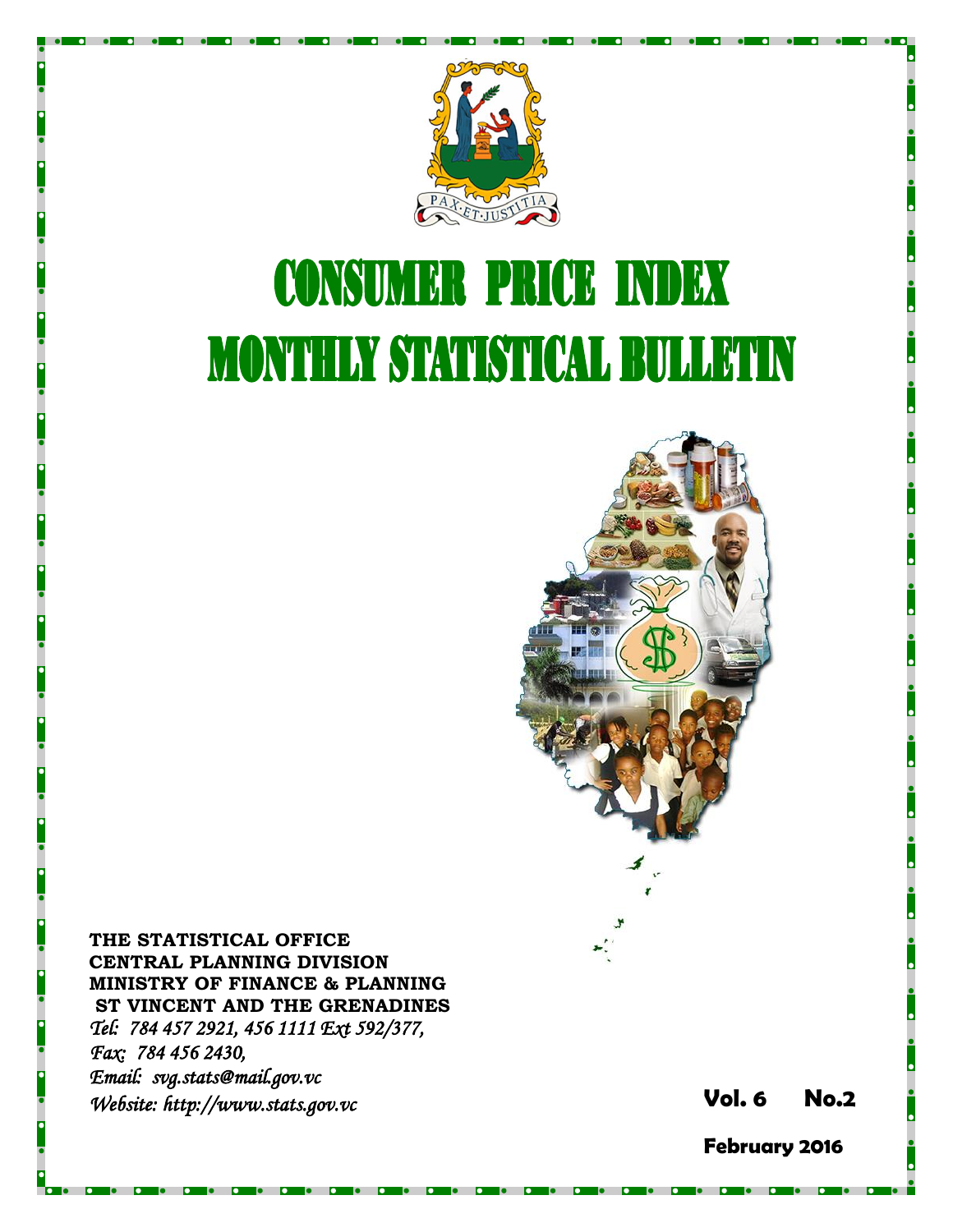## **TABLE OF CONTENTS**

## **Page No.**

|                | Analysis $-$                                                                        |    |
|----------------|-------------------------------------------------------------------------------------|----|
|                |                                                                                     |    |
| Table No.      |                                                                                     |    |
| $\mathbf{1}$   | <b>Average Retail Price of Selected Items</b>                                       | 3  |
| $\overline{2}$ | Average Retail Price of Selected Items FEBRUARY 2016 compared<br>With FEBRUARY 2015 | 4  |
| 3              | The Consumer Price Index by main groups                                             | 8  |
| $\overline{4}$ | The Consumer Price Index contribution to change by Groups                           | 10 |
| 5              | Monthly Items by Group                                                              | 11 |
| Chart No.      |                                                                                     |    |
|                | 1 COICOP Percentage Change for the Month of FEBRUARY 2016                           | 9  |

\* \* \*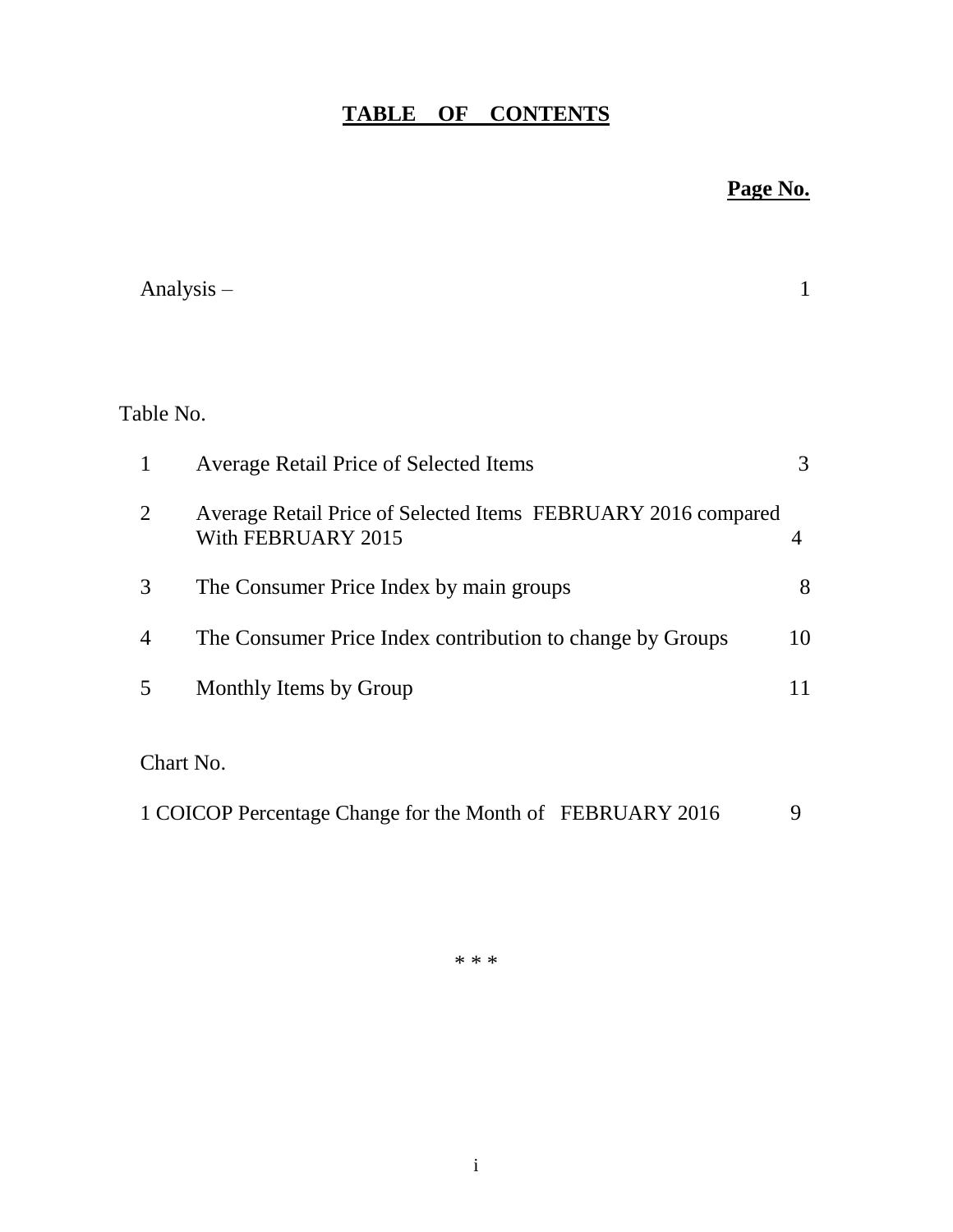### **FEBRUARY 2016**

The consumer price index recorded a decline of 0.1 percent for the month of February. The "All Items" index was registered at 104.6 for the month of February 2016, in contrast to 104.7 registered for January 2016. The "point to point" inflation rate was recorded as negative 1.3 percent.

Six (6) groups recorded increases during the month: "Clothing and Footwear" (0.4 percent), "Restaurants and Hotels" (0.3 percent), "Alcoholic Beverages, Tobacco & Narcotics" (0.2 percent), "Furnishings, Household Equipment and Household Maintenance" (0.1 percent), "Transport" (0.1 percent) and "Miscellaneous Goods and Services" (0.1 percent).

Three (3) groups recorded decreases for the month "Food and Non-Alcoholic Beverages" (0.4 percent), "Housing, Water, Electricity, Gas and other Fuels" (0.2 percent) and "Recreation and Culture" (0.2 percent).

The "Clothing and Footwear" group index showed an increase of 0.4 percent due to increases in the prices for baby socks (47.5 percent) and women's sleepwear (9.1 percent). The 0.3 percent increase in the "Restaurants and Hotels" group index was attributed to a 25.0 percent price increase for a school meal - pizza.

Meanwhile, the 0.2 percent increase in the index for "Alcoholic Beverages, Tobacco & Narcotics" was due to higher prices for stout (3.6 percent) and brandy (1.4 percent). The "Furnishings, Household Equipment and Household Maintenance" group index registered a 0.1 percent rise which is attributed to a 24.4 percent increase in the cost of alkaline batteries.

1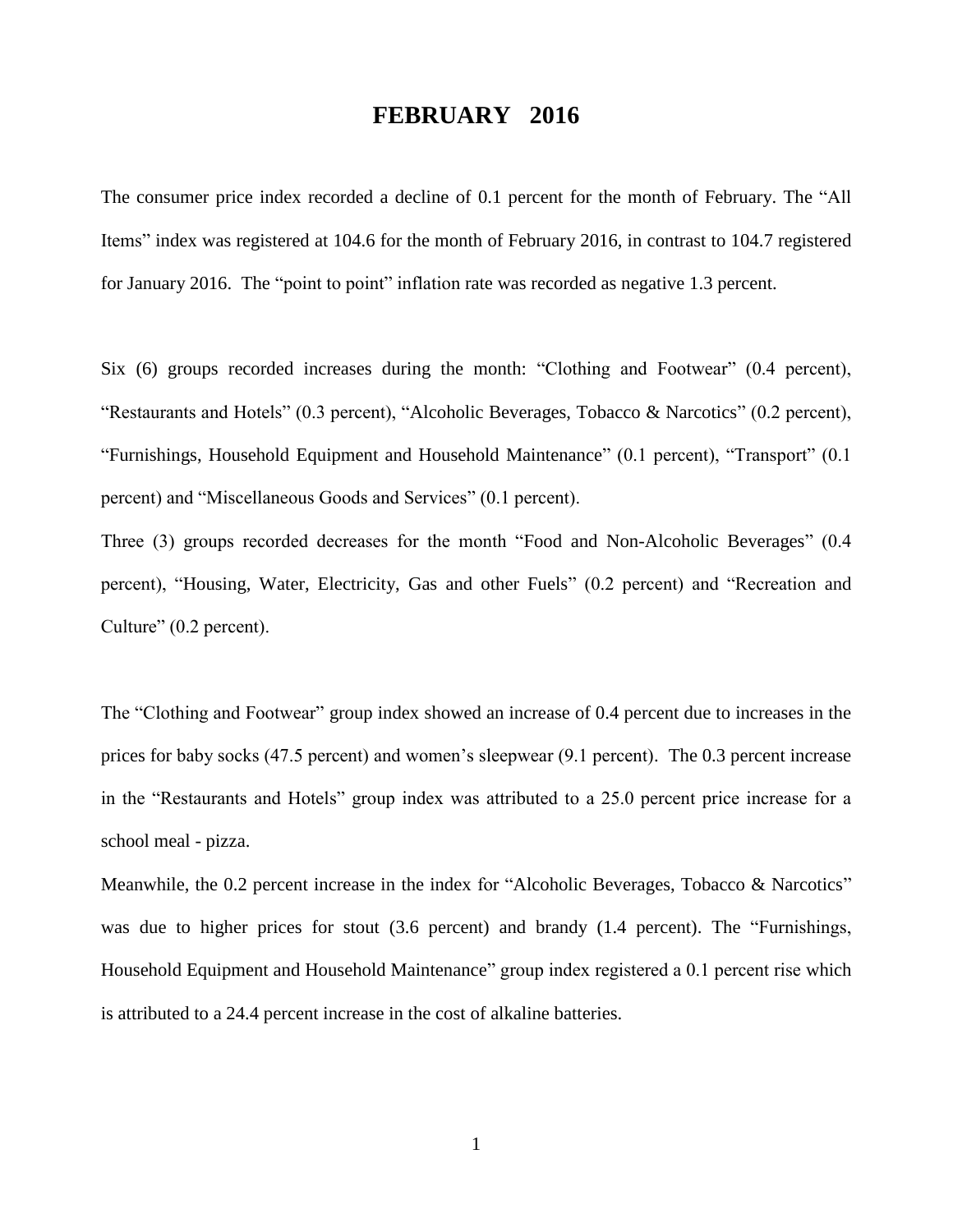Correspondingly, the index for the group "Transport" showed a 0.1 percent increase due to higher cost for international passenger airfares from St. Vincent and the Grenadines to Toronto (41.7 percent) and London (13.5 percent). Similarly, the "Miscellaneous Goods and Services" index recorded a 0.1 percent rise due to a higher price for deodorant (5.0 percent).

The "Food and Non- Alcoholic Beverages" group index recorded a 0.4 percent decline, as a result of decreases in the prices for several food items namely; chicken – drumsticks (8.6 percent), tomatoes (6.7 percent), lentils -loose (4.6 percent), evaporated milk- tin (4.3 percent), eggs ( 3.1 percent), pig feet - frozen ( 3.2 percent), cream cheese (3.2 percent), sugar –white (2.9 percent) and powdered full cream milk (1.6 percent).

Similarly, the 0.2 percent decrease in the "Housing, Water, Electricity, Gas and other Fuels" group index was accounted for by a 3.2 percent decrease in the cost of electricity. The lower cost of electricity resulted from a decrease in the fuel surcharge rate which fell from 20.71 cents per kilowatt hour for the month of January 2016 to 18.48 cents per kilowatt hour for the month of February 2016.

Meanwhile, the "Recreation and Culture" group index reflected a 0.2 percent decline due to 3.2 percent decrease in the price of a mathematics textbook.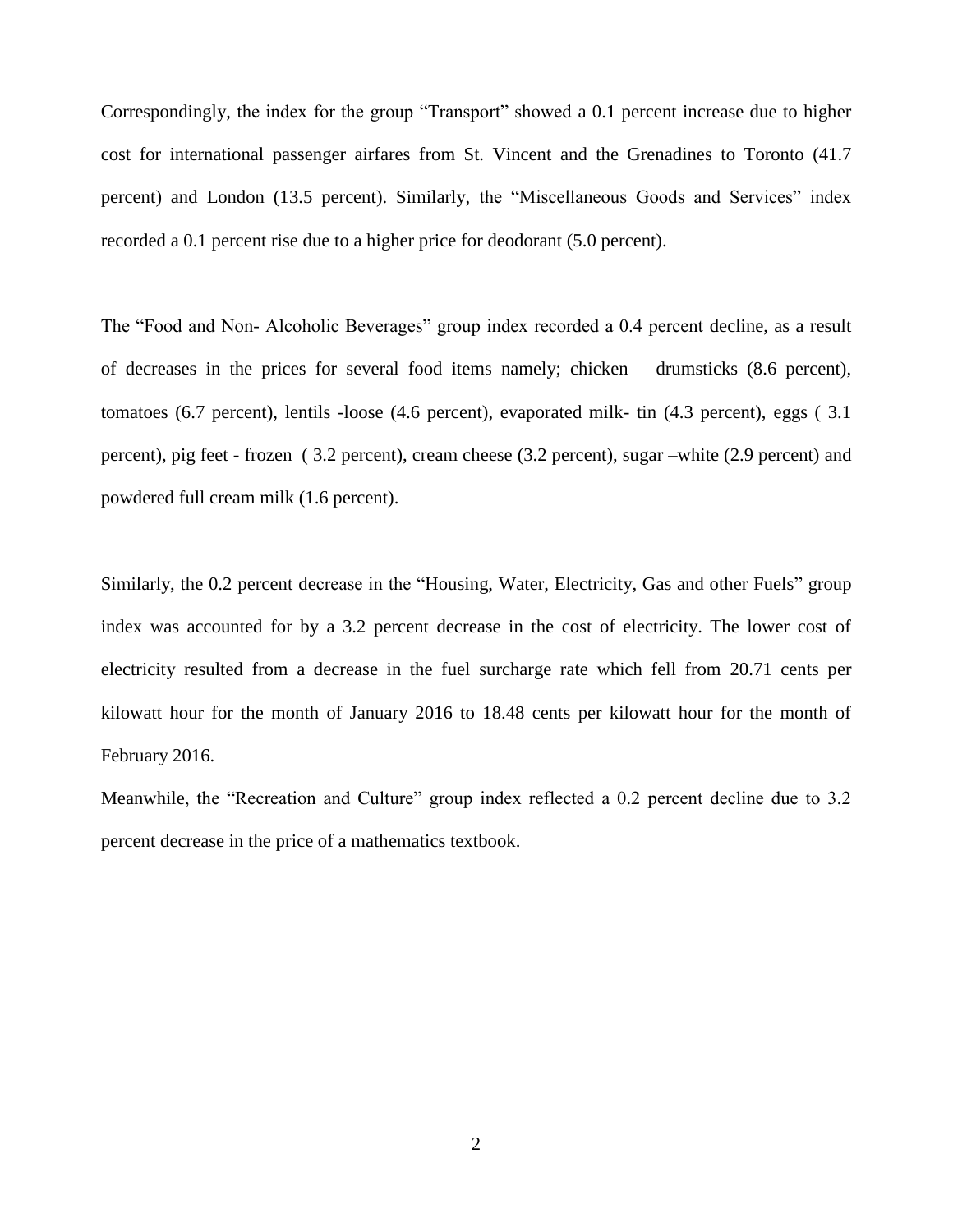#### TABLE 1 AVERAGE RETAIL PRICE OF SELECTED ITEMS

|                                        | <b>UNIT</b>      | <b>AVERAGE PRICE</b> | <b>CHANGE</b>   | <b>PERCENTAGE</b> |                |
|----------------------------------------|------------------|----------------------|-----------------|-------------------|----------------|
| <b>ITEMS</b>                           | OF               | <b>ECS</b>           |                 | IN                | <b>CHANGE</b>  |
|                                        | <b>QUANTITY</b>  | <b>FEBRUARY</b>      | <b>JANUARY</b>  | <b>PRICE</b>      | IN             |
|                                        |                  | 2016                 | 2016            |                   | <b>PRICE</b>   |
|                                        |                  |                      |                 |                   |                |
| <b>INCREASED</b>                       |                  |                      |                 |                   |                |
| Crackers - Whole wheat                 | 5oz Pk           | 4.40                 | 4.19            | 0.21              | 5.01           |
| Chicken - Necks                        | Lb               | 2.25                 | 1.62            | 0.63              | 38.89          |
| Canned fish - Tuna                     | 142g Tin         | 5.35                 | 5.07            | 0.28              | 5.52           |
| Watermelon                             | Lb               | 3.46                 | 3.14            | 0.32              | 10.19          |
| Cabbage                                | Lb               | 3.77                 | 3.08            | 0.69              | 22.40          |
| Pineapple                              | Lb               | 5.61                 | 5.14            | 0.47              | 9.14           |
| Onion - loose                          | Lb               | 2.57                 | 2.49            | 0.08              | 3.21           |
| <b>Black Pepper</b>                    | 1/4Lb            | 6.09                 | 5.75            | 0.34              | 5.91           |
| <b>Brandy</b>                          | 750ml Bot        | 39.19                | 38.63           | 0.56              | 1.45           |
| Stout                                  | 275ml Bot        | 5.75                 | 5.55            | 0.20              | 3.60           |
| House Rent:                            |                  |                      |                 |                   |                |
| Unfurnished House - 2 Bedrooms         | Month            | 567.86               | 546.43          | 21.43             | 3.92           |
| Women's Sleepwear 2pc                  | Each             | 59.95                | 54.95           | 5.00              | 9.10           |
| <b>Baby Socks</b>                      | 1 Pair           | 2.95                 | 2.00            | 0.95              | 47.50          |
| Alkaline battery (AA)                  | 4pk              | 5.60                 | 4.50            | 1.10              | 24.44          |
| Passenger Airfares from St Vincent to: |                  |                      |                 |                   |                |
| Toronto                                | Month            | 3701.20              | 2612.7          | 1088.50           | 41.66          |
|                                        |                  |                      |                 |                   |                |
| London<br>School Meal - Pizza          | Month            | 4273.50<br>5.00      | 3766.20<br>4.00 | 507.30<br>1.00    | 13.47<br>25.00 |
| Deodorant                              | Each<br>50ml Bot | 5.26                 | 5.01            | 0.25              | 4.99           |
|                                        |                  |                      |                 |                   |                |
| <b>DECREASED</b>                       |                  |                      |                 |                   |                |
| Chicken - Drumsticks                   | Lb               | 2.23                 | 2.44            | $-0.21$           | $-8.61$        |
| Pig-feet Frozen                        | Lb               | 3.60                 | 3.72            | $-0.12$           | $-3.23$        |
| Oats - Cereal                          | 500g Pk          | 3.95                 | 4.45            | $-0.50$           | $-11.24$       |
| <b>Sliced Bacon</b>                    | 12oz Pk          | 10.81                | 11.09           | $-0.28$           | $-2.52$        |
| <b>Evaporated Milk</b>                 | 410g Tin         | 3.08                 | 3.22            | $-0.14$           | $-4.35$        |
| Powdered Milk Full Cream               | Lb               | 6.25                 | 6.35            | $-0.10$           | $-1.57$        |
| Cream Cheese                           | 8oz Tub          | 8.51                 | 8.79            | $-0.28$           | $-3.19$        |
| Red apple                              | Lb               | 5.41                 | 5.55            | $-0.14$           | $-2.52$        |
| Eggs                                   | Dozen            | 9.10                 | 9.39            | $-0.29$           | $-3.09$        |
| Tomatoes                               | Lb               | 5.15                 | 5.52            | $-0.37$           | $-6.70$        |
| Cauliflower                            | Lb               | 7.42                 | 8.02            | $-0.60$           | $-7.48$        |
| Peanut Butter                          | 18oz Bot         | 10.89                | 11.14           | $-0.25$           | $-2.24$        |
| Frozen Vegetables                      | 32oz Pk          | 14.51                | 15.18           | $-0.67$           | $-4.41$        |
| Lentils - loose                        | Lb               | 2.69                 | 2.82            | $-0.13$           | $-4.61$        |
| Red Kidney Beans -Packaged             | 454g Pk          | 7.17                 | 7.27            | $-0.10$           | $-1.38$        |
| Sugar - White (loose)                  | Lb               | 1.68                 | 1.73            | $-0.05$           | $-2.89$        |
| Mattress Foam - Double                 | Each             | 450.00               | 465.00          | $-15.00$          | $-3.23$        |
| <b>Electricity Consumption Charge</b>  | 140KWH           | 95.87                | 98.99           | $-3.12$           | $-3.15$        |
| Mathematics Textbook                   | Each             | 37.27                | 38.51           | $-1.24$           | $-3.22$        |
|                                        |                  |                      |                 |                   |                |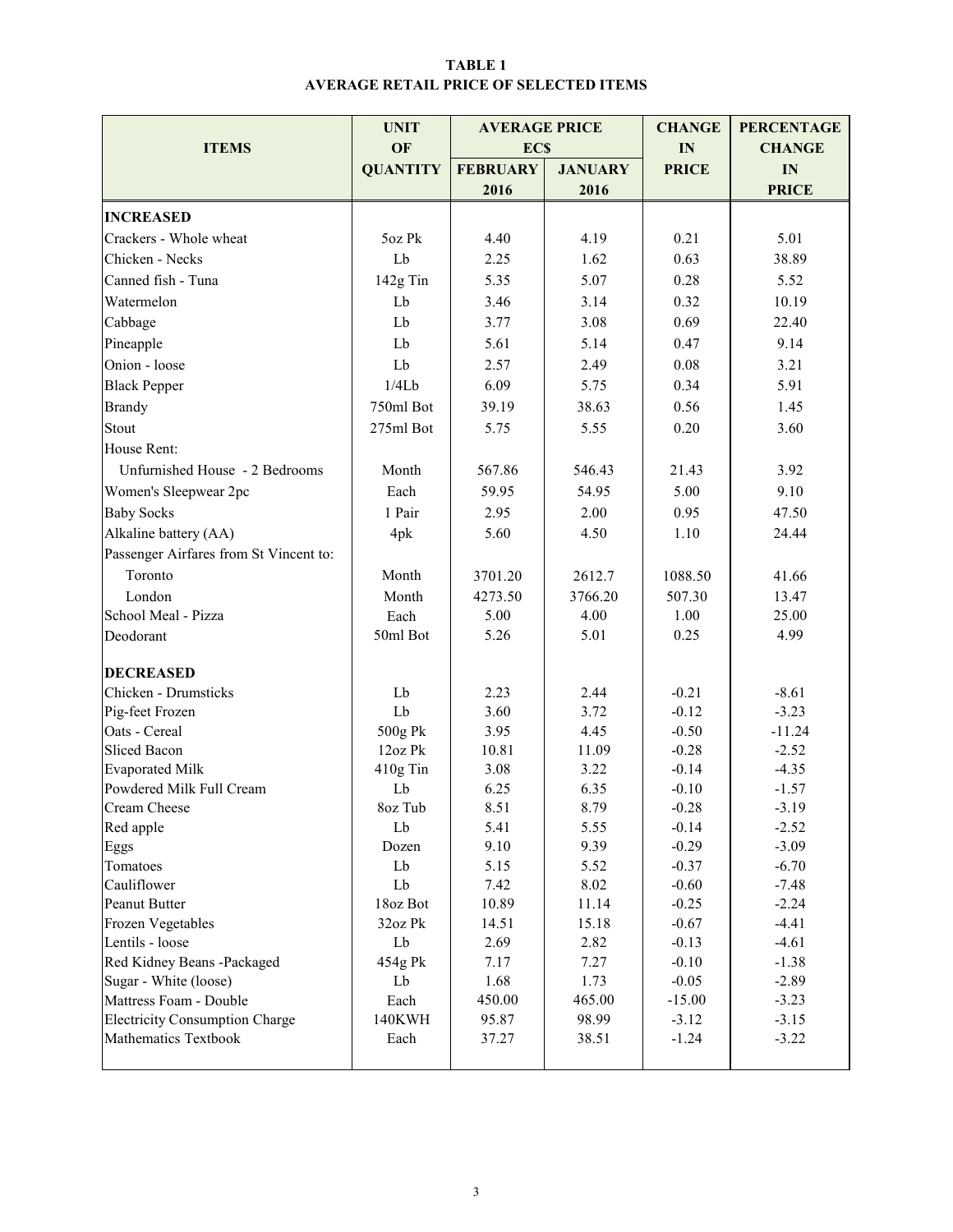#### TABLE 2 AVERAGE RETAIL PRICE OF SELECTED ITEMS FEBRUARY 2016 COMPARED WITH FEBRUARY 2015

|                                       | <b>UNIT</b>      | <b>AVERAGE</b>           |                 | <b>CHANGE</b> | <b>PERCENTAGE</b> |
|---------------------------------------|------------------|--------------------------|-----------------|---------------|-------------------|
| <b>ITEMS</b>                          | OF               | <b>ECS</b>               |                 | IN            | <b>CHANGE</b>     |
|                                       |                  | <b>QUANTITY FEBRUARY</b> | <b>FEBRUARY</b> | <b>PRICE</b>  | IN                |
|                                       |                  | 2016                     | 2015            |               | <b>PRICE</b>      |
|                                       |                  |                          |                 |               |                   |
| <b>FOOD AND NON-ALCOHOLIC</b>         |                  |                          |                 |               |                   |
| <b>BEVERAGES</b>                      |                  |                          |                 |               |                   |
| Beef - Fresh                          | Lb.              | 8.00                     | 8.00            | 0.00          | 0.00              |
| Chicken - Whole                       | Lb.              | 6.06                     | 6.36            | $-0.30$       | $-4.72$           |
| Chicken - Leg Quarters                | Lb.              | 2.12                     | 2.86            | $-0.74$       | $-25.87$          |
| Chicken - Backs                       | Lb.              | 1.61                     | 1.67            | $-0.06$       | $-3.59$           |
| Chicken - Wings                       | Lb.              | 4.72                     | 4.83            | $-0.11$       | $-2.28$           |
| Turkey Wings                          | Lb.              | 3.19                     | 3.85            | $-0.66$       | $-17.14$          |
| Fish - Fresh (Deep Sea)               | Lb.              | 9.00                     | 9.00            | 0.00          | 0.00              |
| Fish - Fresh (Jacks)                  | Lb.              | 4.00                     | 5.00            | $-1.00$       | $-20.00$          |
| Fish - Fresh (Robins)                 | Lb.              | 5.00                     | 4.00            | 1.00          | 25.00             |
| Chicken Franks                        | 340 g Pk         | 5.29                     | 5.28            | 0.01          | 0.19              |
| Luncheon Meat (pork)                  | 340 g            | 7.75                     | 7.60            | 0.15          | 1.97              |
| Codfish                               | Lb.              | 14.80                    | 14.63           | 0.17          | 1.16              |
| Cornflakes                            | 12 oz            | 12.98                    | 12.76           | 0.22          | 1.72              |
| Pasta - Elbows                        | 340 g            | 4.62                     | 4.36            |               | 5.96              |
| Milk - Evaporated                     | 410g Tin         | 3.08                     | 3.39            | $-0.31$       | $-9.14$           |
| Milk - Condensed                      | 397g Tin         | 3.29                     | 3.54            | $-0.25$       | $-7.06$           |
| Bread-Small Loaf, white               | 5 Pk             | 1.99                     | 1.99            | 0.00          | 0.00              |
| Bread - Large Sliced Pan Loaf (white) | Each             | 4.25                     | 4.25            | 0.00          | 0.00              |
| Eggs                                  | Doz              | 9.10                     | 8.64            | 0.46          | 5.32              |
| Orange Juice                          | 19 oz Tin        | 8.41                     | 7.65            | 0.76          | 9.93              |
| Sugar - Brown (loose)                 | Lb.              | 1.35                     | 1.42            | $-0.07$       | $-4.93$           |
| Sugar - White (loose)                 | Lb.              | 1.68                     | 1.74            | $-0.06$       | $-3.45$           |
| Flour - Loose                         | Lb.              | 1.40                     | 1.40            | 0.00          | $0.00\,$          |
| Flour - Packaged (white)              | $2$ kg           | 6.75                     | 6.75            | 0.00          | 0.00              |
| Flour - Packaged (wholewheat)         | 2 kg             | 7.39                     | 7.39            | 0.00          | 0.00              |
| Rice - Loose                          | Lb.              | 1.78                     | 1.78            | 0.00          | 0.00              |
| Rice - Package                        | $2\ \mathrm{kg}$ | 9.14                     | 9.20            | $-0.06$       | $-0.65$           |
| <b>Bananas</b>                        | Lb.              | 1.34                     | 1.31            | 0.03          | 2.29              |
| <b>Breadfruit</b>                     | Lb.              | 2.66                     | 2.66            | 0.00          | 0.00              |
| Eddoes                                | Lb.              | 2.78                     | 2.58            | 0.20          | 7.75              |
| Dasheens                              | Lb.              | 2.18                     | 1.88            | 0.30          | 15.96             |
| <b>Sweet Potatoes</b>                 | Lb.              | 2.07                     | 2.00            | 0.07          | 3.50              |
| Oranges                               | Each             | 0.81                     | 0.74            | 0.07          | 9.46              |
| Tomatoes                              | Lb.              | 5.15                     | 3.31            | 1.84          | 55.59             |
| Cooking Margarine                     | 445g Tub         | 7.85                     | 7.90            | $-0.05$       | $-0.63$           |
| Vegetable Oil                         | Litre            | 10.73                    | 10.54           | 0.19          | 1.80              |
| Powdered Chocolate                    | 300g Pk          | 10.66                    | 10.58           | 0.08          | 0.76              |
| Hairoun Fruit Cocktail (not cold)     | 280 ml Bottle    | 2.31                     | 2.26            | 0.05          | 2.21              |
| Vitamalt                              | 310 ml Bottle    | 5.64                     | 5.60            | 0.04          | 0.71              |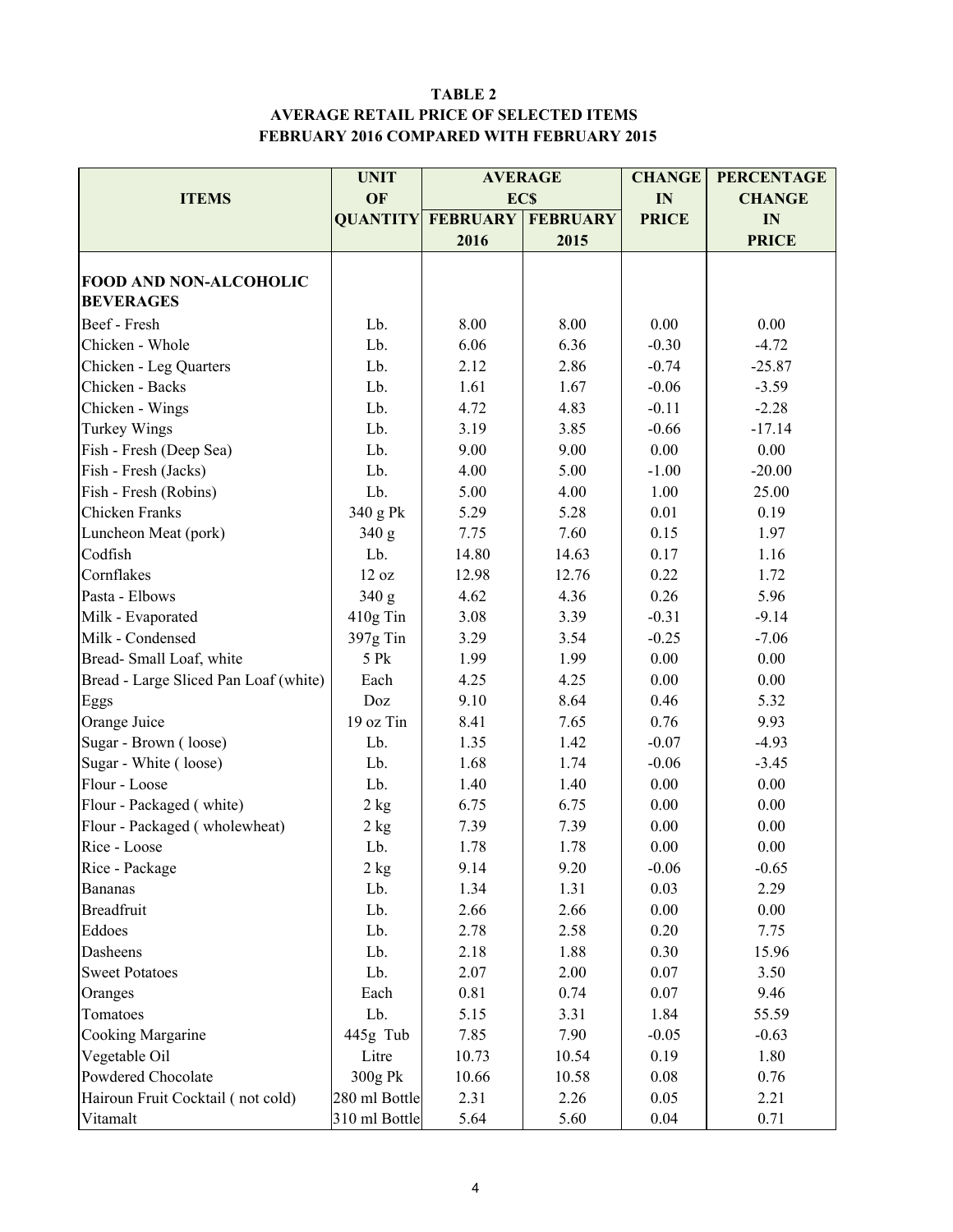#### TABLE 2 Cont'd AVERAGE RETAIL PRICE OF SELECTED ITEMS FEBRUARY 2016 COMPARED WITH FEBRUARY 2015

|                                               | <b>UNIT</b>     | <b>AVERAGE PRICE</b> |                 | <b>CHANGE</b> | <b>PERCENTAGE</b> |  |
|-----------------------------------------------|-----------------|----------------------|-----------------|---------------|-------------------|--|
| <b>ITEMS</b>                                  | OF              |                      | <b>ECS</b>      | IN            | <b>CHANGE</b>     |  |
|                                               | <b>QUANTITY</b> | <b>FEBRUARY</b>      | <b>FEBRUARY</b> | <b>PRICE</b>  | IN                |  |
|                                               |                 | 2016                 | 2015            |               | <b>PRICE</b>      |  |
|                                               |                 |                      |                 |               |                   |  |
| ALCOHOLIC BEVERAGES, TOBACCO                  |                 |                      |                 |               |                   |  |
| <b>&amp; NARCOTICS</b>                        |                 |                      |                 |               |                   |  |
| Rum - Local (White)                           | 750 ml Bot.     | 29.02                | 29.02           | 0.00          | 0.00              |  |
| Beer - Local                                  | 280 ml Bot.     | 4.61                 | 4.48            | 0.13          | 2.90              |  |
| Cigarettes                                    | Pkt. $(10)$     | 3.91                 | 3.46            | 0.45          | 13.01             |  |
| Table wine (local)                            | 26 oz Bot.      | 18.79                | 18.58           | 0.21          | 1.13              |  |
| <b>CLOTHING &amp; FOOTWEAR</b>                |                 |                      |                 |               |                   |  |
| Textile material - Terelyne                   | Yd.             | 47.95                | 47.95           | 0.00          | 0.00              |  |
| Textile material - Linen                      | Yd.             | 17.95                | 17.95           | 0.00          | 0.00              |  |
| Men's Shirts - Long Sleeve                    | Each            | 69.95                | 69.95           | 0.00          | 0.00              |  |
| Men's Jeans (long) - size 30                  | Each            | 49.95                | 39.95           | 10.00         | 25.03             |  |
| Men's Shoes -Formal                           | Pair            | 79.79                | 79.95           | $-0.16$       | $-0.20$           |  |
| Women's Shoes - Formal                        | Pair            | 89.77                | 110.00          | $-20.23$      | $-18.39$          |  |
| Women's 2Pc Skirtsuit (polyester) large       | Each            | 100.00               | 100.00          | 0.00          | 0.00              |  |
| Women's Blouse (cotton/Spandex)               | Each            | 29.95                | 25.00           | 4.95          | 19.80             |  |
| HOUSING, WATER, ELECTRICITY                   |                 |                      |                 |               |                   |  |
| <b>GAS AND OTHER FUELS</b>                    |                 |                      |                 |               |                   |  |
| Rent:                                         |                 |                      |                 |               |                   |  |
| Unfurnished House -2 Bedrooms                 | Month           | 567.86               | 546.43          | 21.43         | 3.92              |  |
| Unfurnished House -3 Bedrooms                 | Month           | 612.50               | 612.50          | 0.00          | 0.00              |  |
| Furnished Apartment - 2 Bedrooms              | Month           | 791.67               | 791.67          | 0.00          | 0.00              |  |
| Cement - Portland (grey)                      | 94 Lbs          | 24.90                | 24.90           | 0.00          | 0.00              |  |
| Galvanise Sheets 10 ft.                       | Length          | 86.62                | 86.38           | 0.24          | 0.28              |  |
| Oil Paint                                     | Gallon          | 105.00               | 100.00          | 5.00          | 5.00              |  |
| Lumber -Dressed Treated Yellow Pine (1x12x12) | Length          | 68.30                | 68.07           | 0.23          | 0.34              |  |
| Water - Consumption Charge                    | 5000 Gallons    | 37.50                | 37.50           | 0.00          | 0.00              |  |
| Kerosene                                      | Gallon          | 8.33                 | 12.40           | $-4.07$       | $-32.82$          |  |
| Charcoal                                      | Sack            | 40.00                | 40.00           | 0.00          | 0.00              |  |
| Cooking Gas                                   | 20 Lb. Cyl.     | 31.25                | 31.25           | 0.00          | 0.00              |  |
| <b>Electricity Consumption Charge</b>         | <b>140 KWH</b>  | 95.87                | 114.37          | $-18.50$      | $-16.18$          |  |
|                                               |                 |                      |                 |               |                   |  |
| <b>FURNISHING, HOUSEHOLD</b>                  |                 |                      |                 |               |                   |  |
| <b>EQUIPMENT AND HOUSEHOLD</b>                |                 |                      |                 |               |                   |  |
| <b>MAINTENANCE</b>                            |                 |                      |                 |               |                   |  |
| Bed - Cherry 54"x75"                          | Each            | 1,162.50             | 1,162.50        | 0.00          | 0.00              |  |
| Double size sheets - coloured/cotton          | Each            | 125.00               | 88.80           | 36.20         | 40.77             |  |
| Frying Pan - 12" - non-stick                  | Each            | 52.76                | 52.76           | 0.00          | 0.00              |  |
| Laundry Soap                                  | Each            | 1.16                 | 1.14            | 0.02          | 1.75              |  |
| Electrical Bulb - 60W                         | Each            | 5.96                 | 5.87            | 0.09          | 1.53              |  |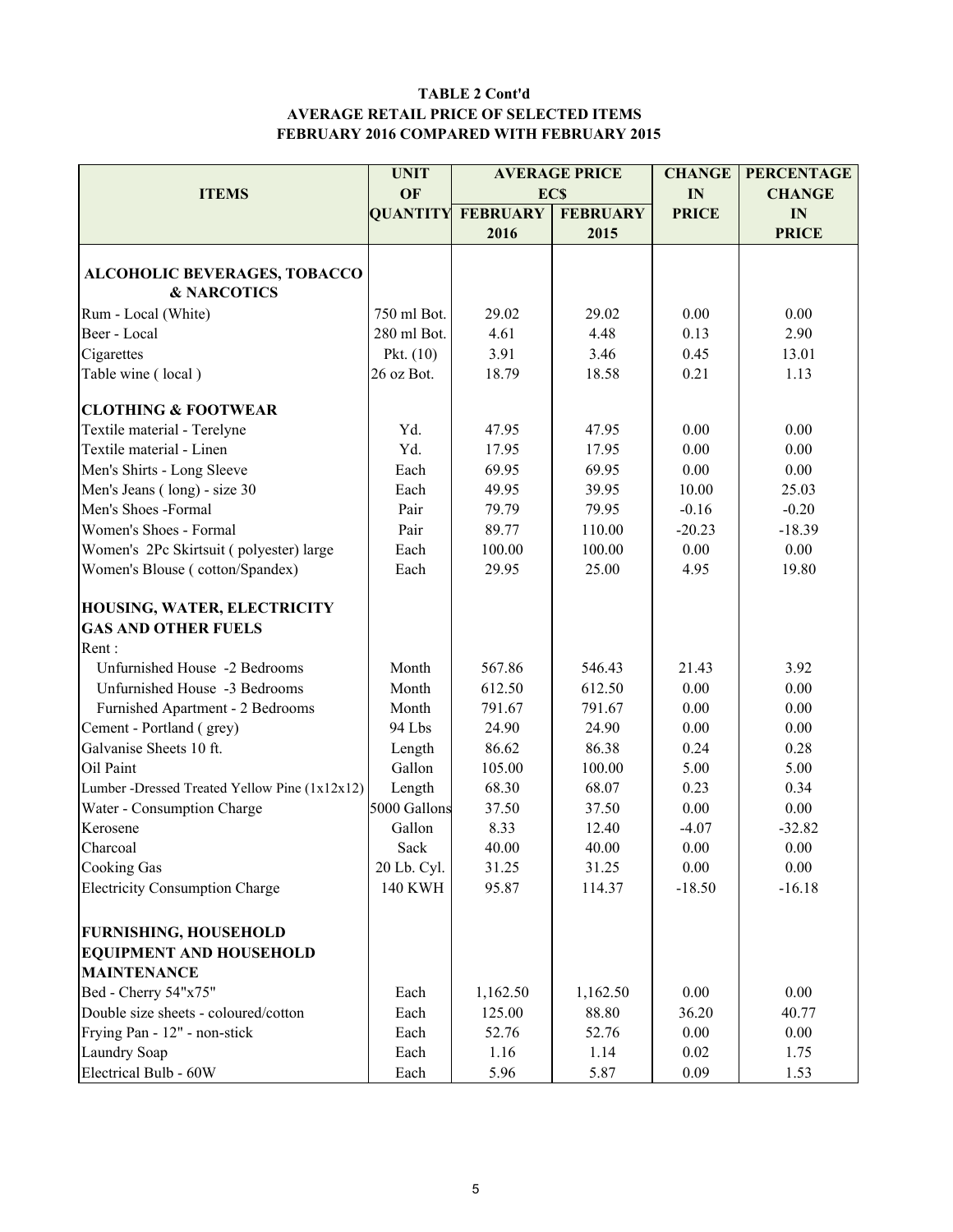#### TABLE 2 Cont'd AVERAGE RETAIL PRICE OF SELECTED ITEMS FEBRUARY 2016 COMPARED WITH FEBRUARY 2015

|                                                              | <b>UNIT</b>     |                 | <b>AVERAGE PRICE</b> | <b>CHANGE</b> | <b>PERCENTAGE</b> |  |
|--------------------------------------------------------------|-----------------|-----------------|----------------------|---------------|-------------------|--|
| <b>ITEMS</b>                                                 | OF              | EC\$            |                      | IN            | <b>CHANGE</b>     |  |
|                                                              | <b>QUANTITY</b> | <b>FEBRUARY</b> | <b>FEBRUARY</b>      | <b>PRICE</b>  | IN                |  |
|                                                              |                 | 2016            | 2015                 |               | <b>PRICE</b>      |  |
|                                                              |                 |                 |                      |               |                   |  |
| <b>HEALTH</b>                                                |                 |                 |                      |               |                   |  |
| Doctor's Fee - Gynaecologist                                 | Visit           | 60.00           | 60.00                | 0.00          | 0.00              |  |
| Eye Care                                                     | Test            | 100.00          | 100.00               | 0.00          | 0.00              |  |
| Hospitalisation (Private Ward)                               | Day             | 75.00           | 75.00                | 0.00          | 0.00              |  |
| Drug for Hypertension                                        | Month supply    | 3.50            | 3.50                 | 0.00          | 0.00              |  |
| Drug for Diabetes                                            | Month supply    | 13.47           | 13.70                | $-0.23$       | $-1.68$           |  |
| Cough, Cold Preparation                                      | 125 ml.         | 15.35           | 15.58                | $-0.23$       | $-1.48$           |  |
| Dental Care                                                  | Visit           | 123.33          | 116.67               | 6.66          | 5.71              |  |
| Chest X-ray                                                  | Test            | 120.00          | 120.00               | 0.00          | 0.00              |  |
| <b>TRANSPORT</b>                                             |                 |                 |                      |               |                   |  |
| Petrol - Unleaded                                            | Gallon          | 10.30           | 11.47                | $-1.17$       | $-10.20$          |  |
| Vehicle License (car) - not exd. 2000 lbs                    | Year            | 470.00          | 470.00               | 0.00          | 0.00              |  |
| Bus Fare - Mesopotamia                                       | One Way         | 3.00            | 3.00                 | 0.00          | 0.00              |  |
| Boat Fare - Bequia                                           | One Way         | 25.00           | 25.00                | 0.00          | 0.00              |  |
| <b>COMMUNICATION</b>                                         |                 |                 |                      |               |                   |  |
| Telephone Service - rental of line-domestic                  | Month           | 23.46           | 23.46                | 0.00          | 0.00              |  |
| Telephone - Consumption Charge                               | 226 Units       | 18.08           | 18.08                | 0.00          | 0.00              |  |
| <b>Internet Charge</b>                                       | Month           | 101.70          | 101.70               | 0.00          | 0.00              |  |
| Fixed Line Domestic Rate - peak                              | Minute          | 0.08            | 0.08                 | 0.00          | 0.00              |  |
| Mobile to Mobile - domestic                                  | Minute          | 0.78            | 0.80                 | $-0.02$       | $-2.50$           |  |
| <b>RECREATION AND CULTURE</b>                                |                 |                 |                      |               |                   |  |
| Television 26 " Flat panel                                   | Each            | 1,989.25        | 1,999.00             | $-9.75$       | $-0.49$           |  |
|                                                              | Month           | 74.75           | 74.75                | 0.00          | 0.00              |  |
| Cable TV Basic Charge<br>Laptop Computer -13.3 " screen 2 GB | Each            | 3,813.54        | 3,832.24             | $-18.70$      | $-0.49$           |  |
|                                                              |                 |                 |                      | $-10.11$      | $-0.49$           |  |
| Desktop Computer - 14" Monitor 3 GB<br>Car Remote Control    | Each            | 2,061.34        | 2,071.45             | 0.00          |                   |  |
|                                                              | Each            | 250.00          | 250.00               |               | 0.00              |  |
| Dog Food (Canned)                                            | 374 g Tin       | 3.37            | 3.29                 | 0.08          | 2.43              |  |
| Dance Admission to Night Club                                | Per Person      | 20.00           | 20.00                | 0.00          | 0.00              |  |
| Carnival costume and Band Fees (Adult)                       | Each            | 275.00          | 250.00               | 25.00         | 10.00             |  |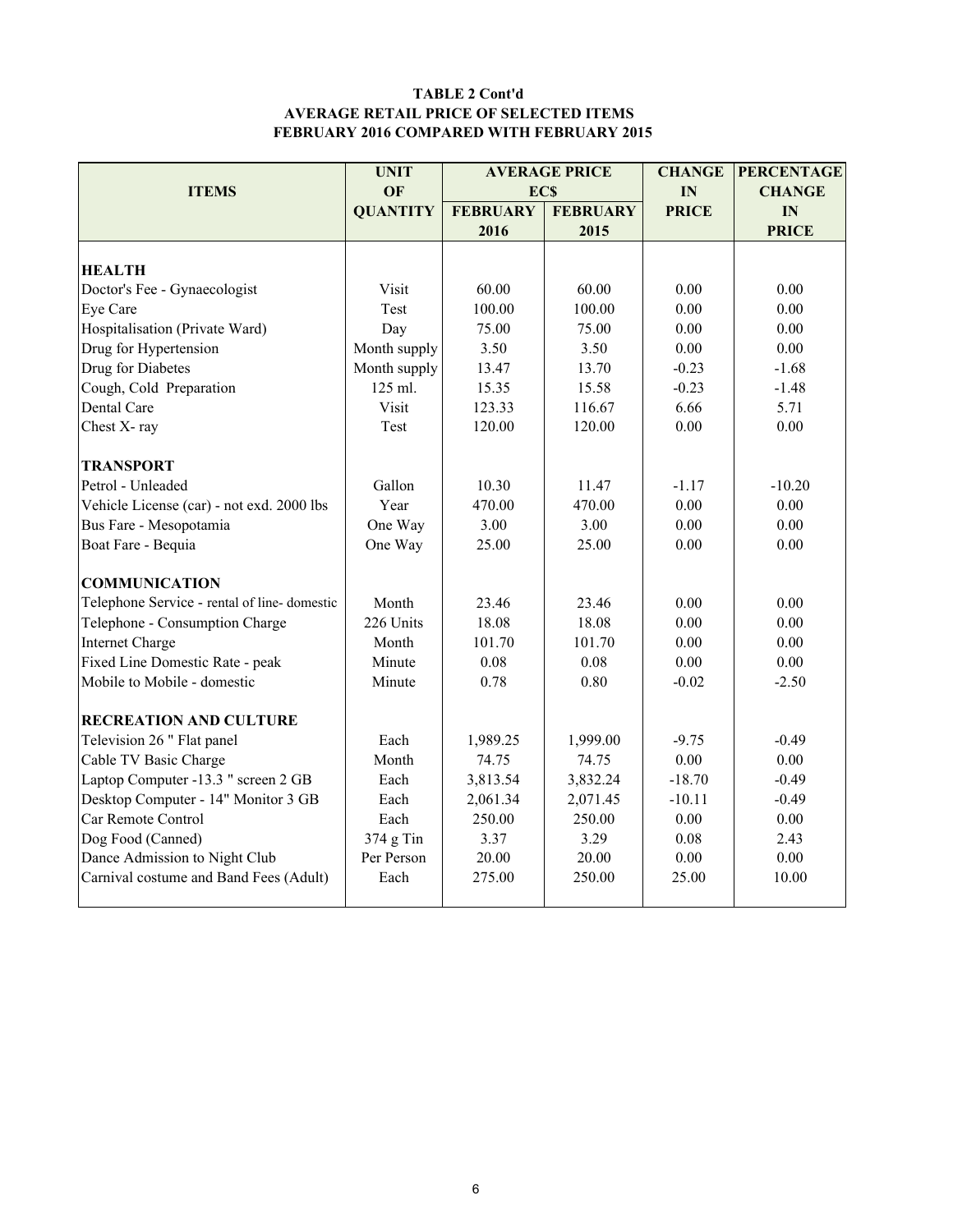#### TABLE 2 Cont'd AVERAGE RETAIL PRICE OF SELECTED ITEMS FEBRUARY 2016 COMPARED WITH FEBRUARY 2015

|                                     | <b>UNIT</b>      |                          | <b>AVERAGE PRICE</b> | <b>CHANGE</b> | <b>PERCENTAGE</b> |
|-------------------------------------|------------------|--------------------------|----------------------|---------------|-------------------|
| <b>ITEMS</b>                        | OF               |                          | <b>ECS</b>           | IN            | <b>CHANGE</b>     |
|                                     |                  | <b>QUANTITY FEBRUARY</b> | <b>FEBRUARY</b>      | <b>PRICE</b>  | IN                |
|                                     |                  | 2016                     | 2015                 |               | <b>PRICE</b>      |
|                                     |                  |                          |                      |               |                   |
| <b>EDUCATION</b>                    |                  |                          |                      |               |                   |
| Pre-Primary - Private               | Month            | 205.00                   | 205.00               | 0.00          | 0.00              |
| Primary School Fee - Private        | Term             | 825.00                   | 650.00               | 175.00        | 26.92             |
| Secondary School Fee - Private      | Term             | 100.00                   | 100.00               | 0.00          | 0.00              |
| Newspaper - Local                   | Each             | 1.50                     | 1.50                 | 0.00          | 0.00              |
| Exercise Book - Primary - 24 leaves | Each             | 0.86                     | 0.85                 | 0.01          | 1.18              |
| <b>Lead Pencils</b>                 | Each             | 0.87                     | 0.92                 | $-0.05$       | $-5.43$           |
| Mathematics Textbook - From 4       | Each             | 79.72                    | 80.16                | $-0.44$       | $-0.55$           |
| Tuition for local evening classes   | Per Subject      | 100.00                   | 100.00               | 0.00          | 0.00              |
| <b>RESTAURANTS AND HOTELS</b>       |                  |                          |                      |               |                   |
| Chicken Lunch - regular             | Each             | 13.86                    | 13.86                | 0.00          | 0.00              |
| Fish Lunch - regular                | Each             | 13.86                    | 15.10                | $-1.24$       | $-8.21$           |
| Fast Food - 2 Pc Chicken and Fries  | Each             | 16.85                    | 16.85                | 0.00          | 0.00              |
| <b>MISCELLANEOUS GOODS</b>          |                  |                          |                      |               |                   |
| <b>AND SERVICES</b>                 |                  |                          |                      |               |                   |
| Toilet Soap                         | 125g             | 3.50                     | 3.46                 | 0.04          | 1.16              |
| Toothpaste                          | 130g Tube        | 9.06                     | 9.17                 | $-0.11$       | $-1.20$           |
| Men's Haircut                       | Visit            | 10.00                    | 10.00                | 0.00          | 0.00              |
| Women's Hairdressing (Relaxer)      | Visit            | 64.81                    | 64.81                | 0.00          | 0.00              |
| Disposable Diapers (medium)         | 10 per Pk.       | 12.81                    | 12.76                | 0.05          | 0.39              |
| Health Insurance - Group (family)   | $\geq$ 3 Persons | 307.00                   | 307.00               | 0.00          | 0.00              |
| Legal Expenses (Affidavit)          | Fee              | 250.00                   | 250.00               | 0.00          | 0.00              |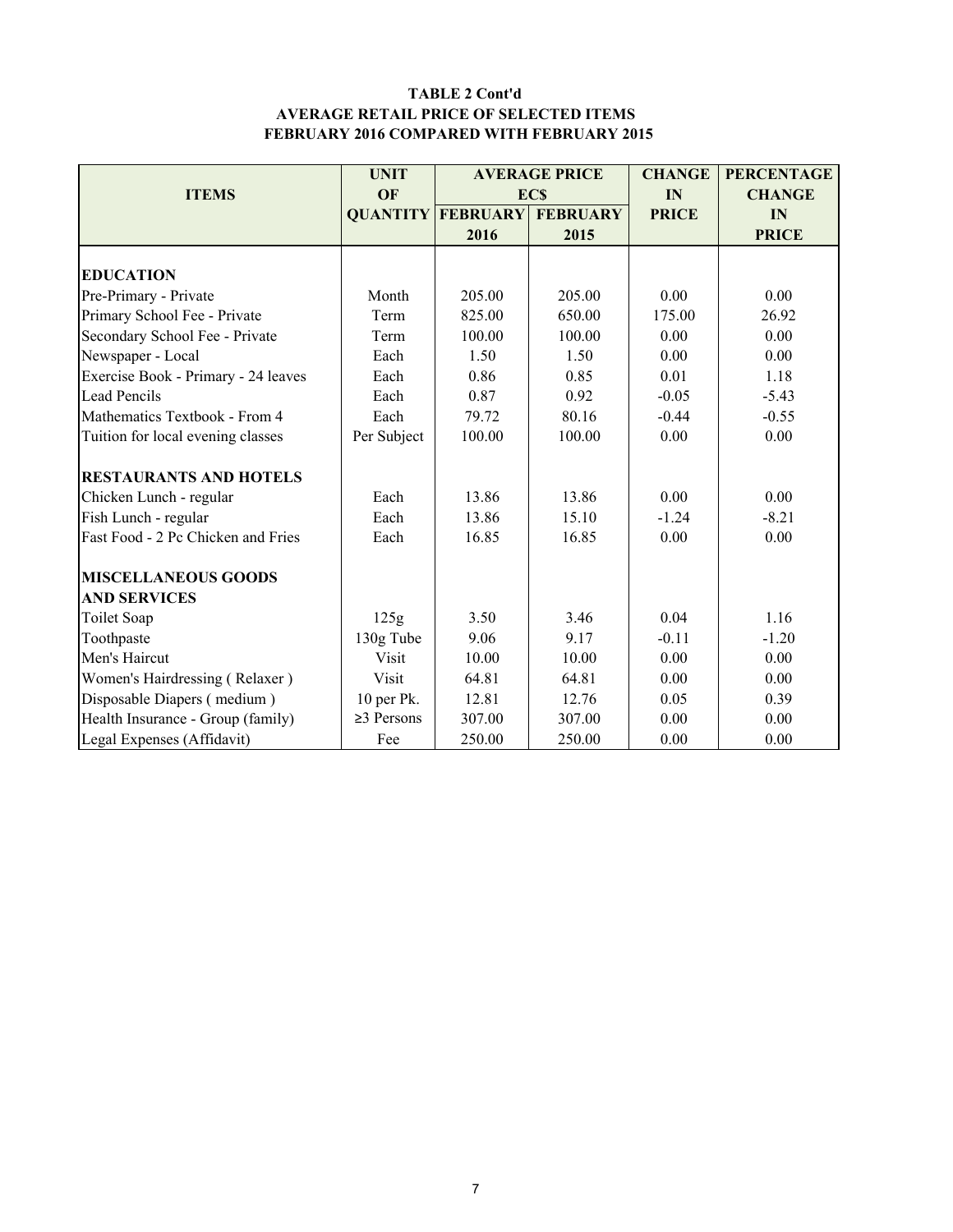#### TABLE 3 THE CONSUMER PRICE INDEX BY MAIN GROUPS JANUARY 2010 = 100

|     | <b>GROUPS</b><br><b>WEIGHT</b>                                           |        | <b>JANUARY</b> |       | <b>FEBRUARY FEBRUARY</b> | PERCENTAGE CHANGE<br><b>OVER PREVIOUS:</b> |                                |  |
|-----|--------------------------------------------------------------------------|--------|----------------|-------|--------------------------|--------------------------------------------|--------------------------------|--|
|     |                                                                          |        | 2016           | 2016  | 2015                     | <b>MONTH</b><br><b>JANUARY</b>             | <b>YEAR</b><br><b>FEBRUARY</b> |  |
|     | 01. Food and Non-Alcoholic Beverages                                     | 21.91  | 110.0          | 109.6 | 112.3                    | $-0.4$                                     | $-2.4$                         |  |
| 02. | Alcoholic Beverages, Tobacco & Narcotics                                 | 3.87   | 112.3          | 112.5 | 109.6                    | 0.2                                        | 2.6                            |  |
|     | 03. Clothing and Footwear                                                | 3.22   | 104.1          | 104.5 | 102.8                    | 0.4                                        | 1.7                            |  |
|     | 04. Housing, Water, Electricity, Gas and other<br>Fuels                  | 30.06  | 96.9           | 96.7  | 99.7                     | $-0.2$                                     | $-3.0$                         |  |
|     | 05. Furnishings, Household Equipment and<br><b>Household Maintenance</b> | 6.59   | 102.1          | 102.2 | 101.2                    | 0.1                                        | 1.0                            |  |
|     | 06. Health                                                               | 1.79   | 108.0          | 108.0 | 104.0                    | 0.0                                        | 3.8                            |  |
| 07. | Transport                                                                | 11.84  | 115.8          | 115.9 | 121.5                    | 0.1                                        | $-4.6$                         |  |
|     | 08. Communication                                                        | 9.41   | 106.3          | 106.3 | 102.0                    | 0.0                                        | 4.2                            |  |
|     | 09. Recreation and Culture                                               | 3.81   | 103.3          | 103.1 | 102.6                    | $-0.2$                                     | 0.5                            |  |
| 10. | Education                                                                | 1.32   | 108.5          | 108.5 | 109.0                    | 0.0                                        | $-0.5$                         |  |
|     | 11. Restaurants and Hotels                                               | 1.87   | 102.1          | 102.4 | 103.3                    | 0.3                                        | $-0.9$                         |  |
| 12. | Miscellaneous Goods and Services                                         | 4.31   | 101.2          | 101.3 | 101.0                    | 0.1                                        | 0.3                            |  |
|     | <b>ALL ITEMS</b>                                                         | 100.00 | 104.7          | 104.6 | 106.0                    | $-0.1$                                     | $-1.3$                         |  |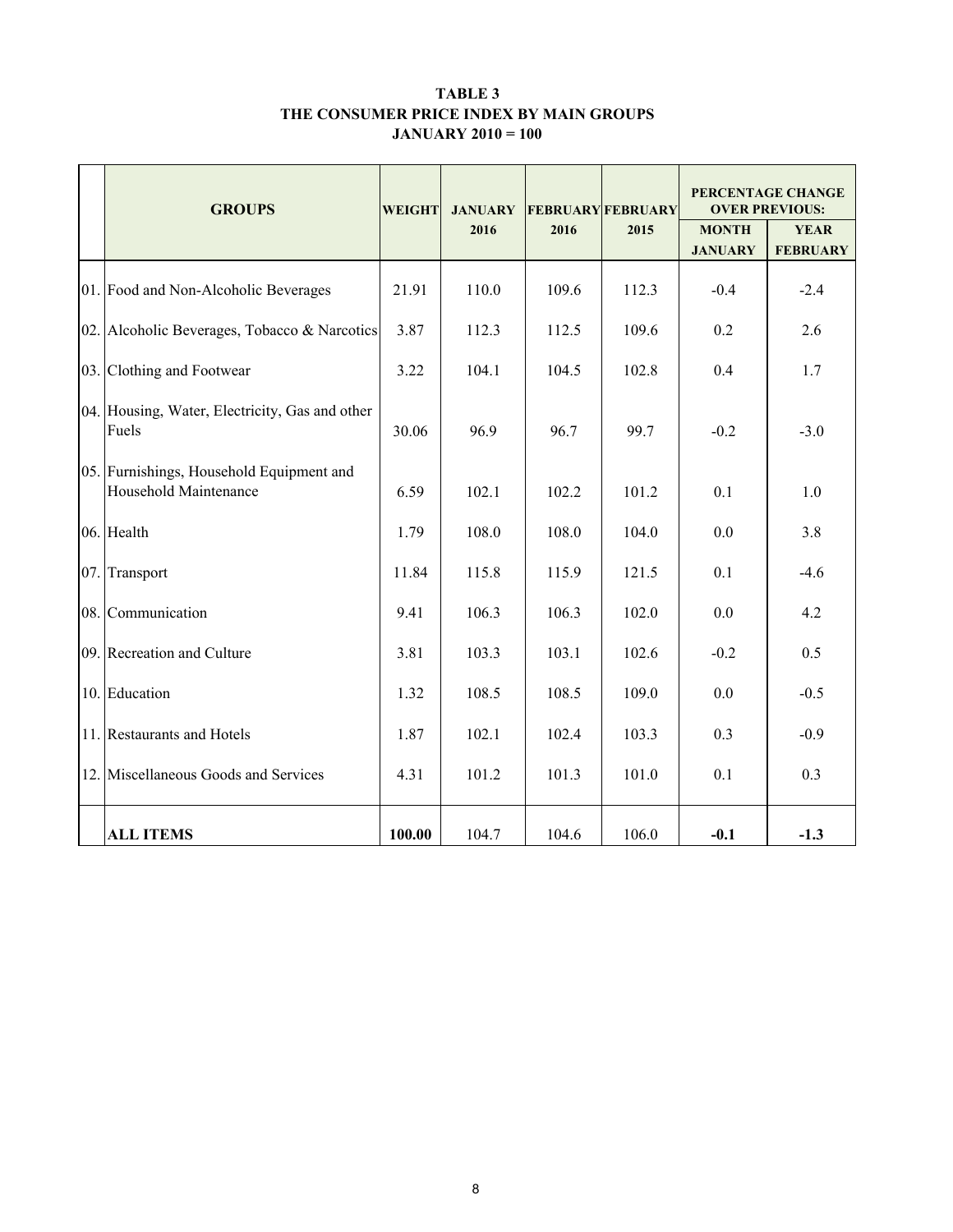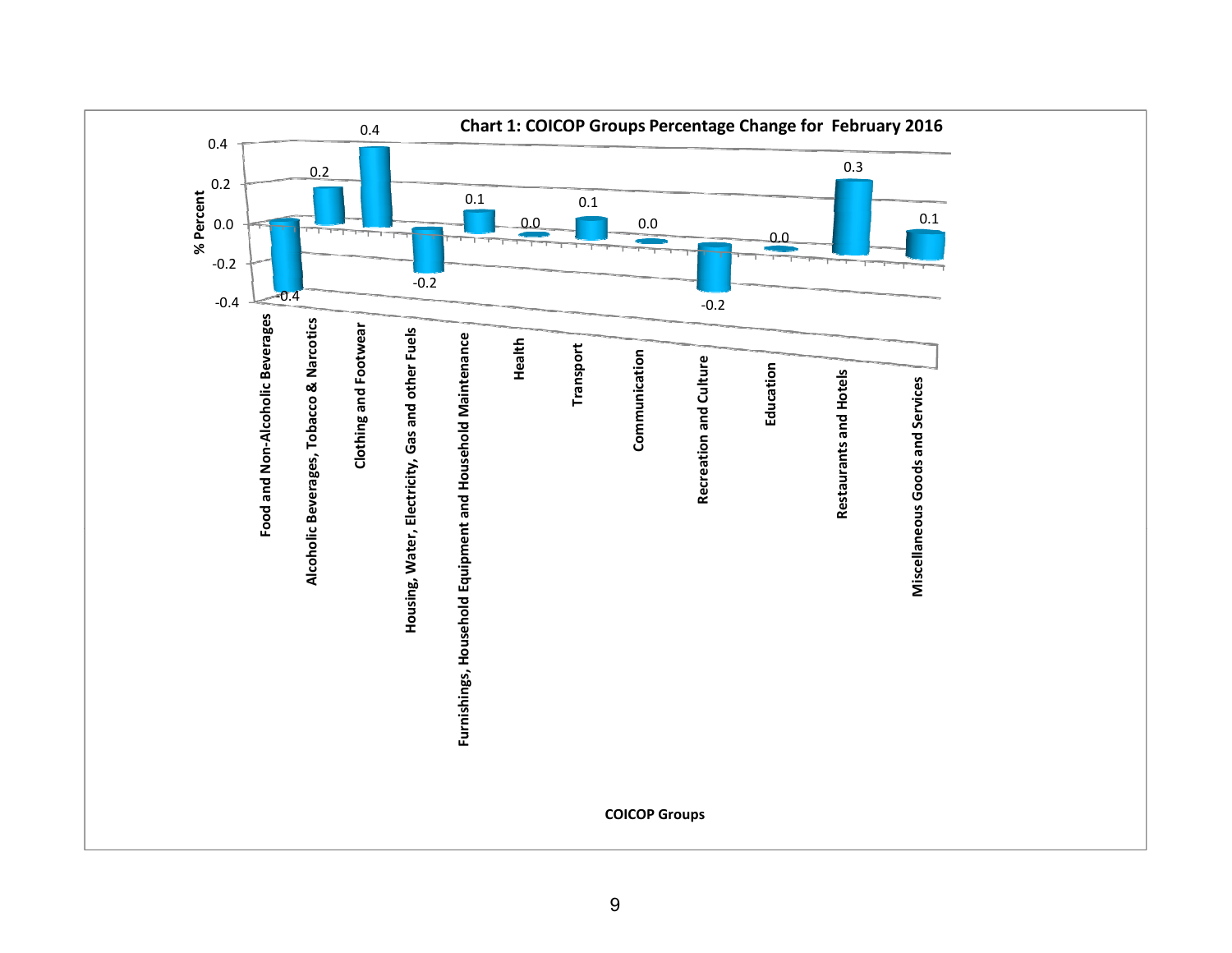#### CONTRIBUTION TO CHANGE TABLE 4 THE CONSUMER PRICE INDEX BY MAIN GROUPSJANUARY 2010 = 100

|    |                                                               |               |                |                 |            |                | <b>Cost Weight</b> | Change in | Contribution  |
|----|---------------------------------------------------------------|---------------|----------------|-----------------|------------|----------------|--------------------|-----------|---------------|
|    | <b>GROUPS</b>                                                 | <b>WEIGHT</b> | <b>JANUARY</b> | <b>FEBRUARY</b> | Percentage | <b>JANUARY</b> | <b>FEBRUARY</b>    | Cost      | to            |
|    |                                                               |               | 2016           | 2016            | Change     | 2016           | 2016               | Weight    | Change        |
|    |                                                               |               |                |                 |            |                |                    |           | $\frac{0}{0}$ |
|    | 1. Food and Non-Alcoholic Beverages                           | 21.91         | 110.0          | 109.6           | $-0.3$     | 2,409.22       | 2,401.34           | $-7.9$    | 78.9          |
| 2. | Alcoholic Beverages, Tobacco & Narcotics                      | 3.87          | 112.3          | 112.5           | 0.2        | 434.60         | 435.38             | 0.8       | $-7.7$        |
| 3. | Clothing and Footwear                                         | 3.22          | 104.1          | 104.5           | 0.4        | 335.20         | 336.49             | 1.3       | $-12.9$       |
|    | 4. Housing, Water, Electricity, Gas and other<br>Fuels        | 30.06         | 96.9           | 96.7            | $-0.2$     | 2,912.81       | 2,906.80           | $-6.0$    | 60.1          |
| 5. | Furnishings, Household Equipment and<br>Household Maintenance | 6.59          | 102.1          | 102.2           | 0.1        | 672.84         | 673.50             | 0.7       | $-6.6$        |
|    | 6. Health                                                     | 1.79          | 108.0          | 108.0           | $0.0\,$    | 193.32         | 193.32             | $0.0\,$   | 0.0           |
| 7. | Transport                                                     | 11.84         | 115.8          | 115.9           | 0.1        | 1,371.07       | 1,372.26           | 1.2       | $-11.8$       |
| 8. | Communication                                                 | 9.41          | 106.3          | 106.3           | $0.0\,$    | 1,000.28       | 1,000.28           | 0.0       | $0.0\,$       |
| 9. | Recreation and Culture                                        | 3.81          | 103.3          | 103.1           | $-0.2$     | 393.57         | 392.81             | $-0.8$    | 7.6           |
|    | 10. Education                                                 | 1.32          | 108.5          | 108.5           | $0.0\,$    | 143.22         | 143.22             | 0.0       | $0.0\,$       |
|    | 11. Restaurants and Hotels                                    | 1.87          | 102.1          | 102.4           | $0.3\,$    | 190.93         | 191.49             | 0.6       | $-5.6$        |
|    | 12. Miscellaneous Goods and Services                          | 4.31          | 101.2          | 101.3           | 0.1        | 436.17         | 436.60             | 0.4       | $-4.3$        |
|    | <b>ALL ITEMS</b>                                              | 100.00        | 104.7          | 104.6           | $-0.1$     | 10,470.00      | 10,460.00          | $-10.0$   | 100.0         |